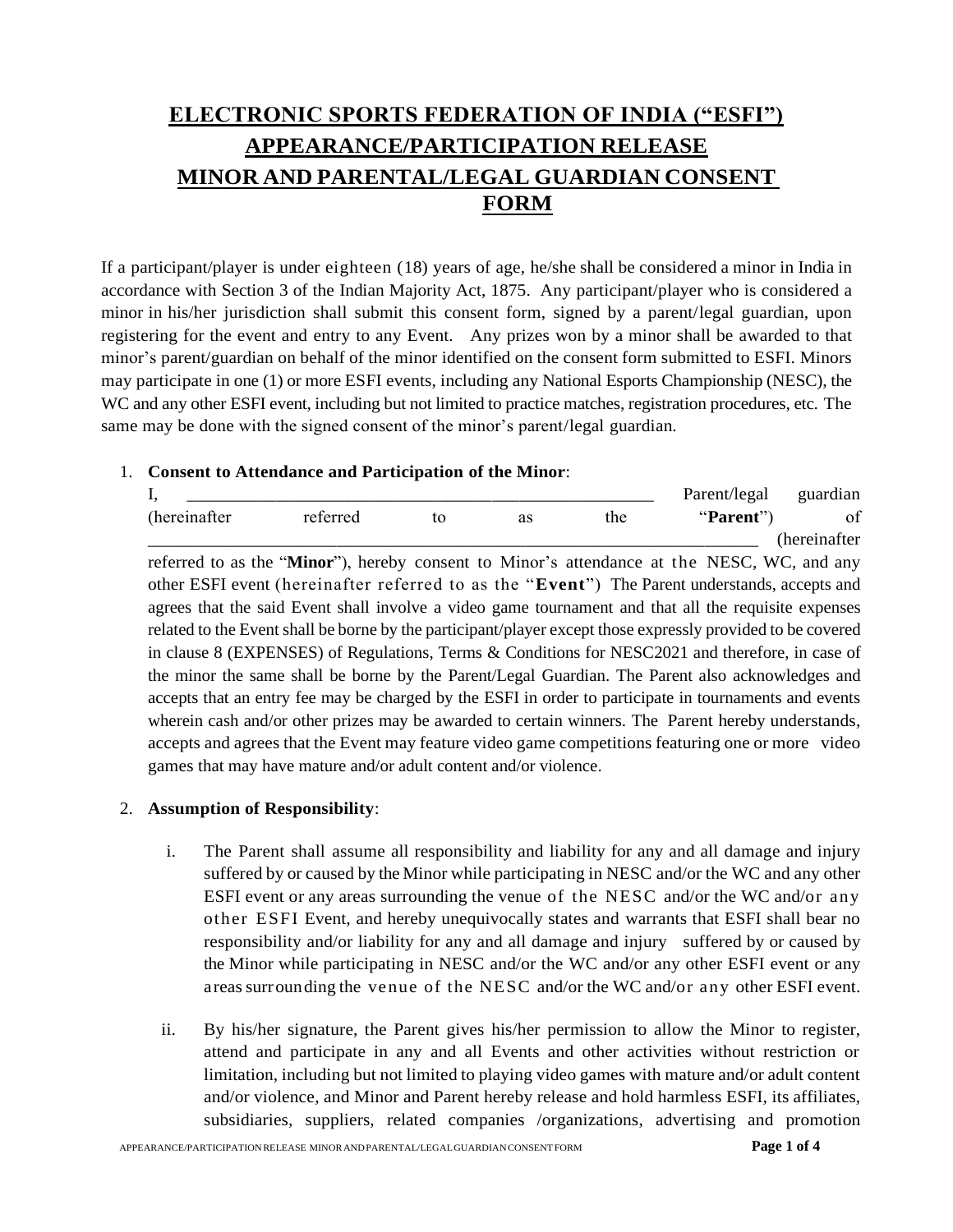agencies or partners, and any of their respective officers, directors, employees, representatives and agents, from any and all liability that may arise from Minor's participation or Parent's decision to allow Minor to participate in the Events.

## 3. **Rights**:

- i. In connection with Minor's appearance at and participation in the Event(s), Minor and Parent, on behalf of Minor, give ESFI, the other Event sponsors and their respective licensees, designees and assigns (individually and collectively, "**Producer**"), the irrevocable exclusive commercial rights to film, photograph and record Minor's name, picture, voice and/or likeness and to use the same in any manner or media in connection with the Event, and the advertising and promotion thereof and other advertisements, promotions and publicity for the Event (NESC and/or the WC and/or any other ESFI event) (collectively "**Advertisements**").
- ii. The Minor and/or Parent/guardian agree and acknowledge that all rights, titles and interests in the content as mentioned above are vested in the ESFI and that the Minor and/or Parent/guardian shall not assert any right, title or interest of any kind in the same at any period of time.
- iii. Minor and Parent, on behalf of Minor, hereby acknowledge that Minor's appearance at the Event shall not constitute a performance and that Minor shall not be entitled to any compensation for such appearance, nor to any guild or union payments for use or reuse of such appearance.
- iv. Producer has Minor's consent, to incorporate any photographs, audio-only or audiovisual recordings in which Minor appears (including, without limitation, news, television and/or motion picture footage) in the Event and/or Advertisements for use as outlined in this form as well as for historical documentation and/or archival purposes, including without limitation, on Producer's website (*e.g.*, showing Minor's participation in the Event); and Minor and Parent, on behalf of Minor, hereby waive any right to any additional compensation therefore, including but not limited to, any excerpt and/or reuse fees and/or residual payments.
- v. T h e Minor and the Parent, on behalf of the Minor, understand that Producer is not obligated to actually exploit any of the rights granted in this Release. Minor and Parent, on behalf of Minor, acknowledge and agree that Producer will incur considerable expense in reliance on this Release, so neither Minor nor Parent will have the right to revoke it.
- 4. **Anti-Doping**: The Minor and the Parent, on behalf of Minor hereby represent and warrant that the Minor shall not indulge in any doping activity and shall not take/consume any illegal drugs and/or abuse any prescription or over the counter drugs, nor take any performance enhancing drugs prohibited by the World Anti-Doping Agency (**WADA**) as described on the WADA website, currently located at **[http://list.wada-a](http://list.wada-/)ma.org/**, which may be updated from time to time, and any other substances that may be prohibited by ESFI, in connection with the Events.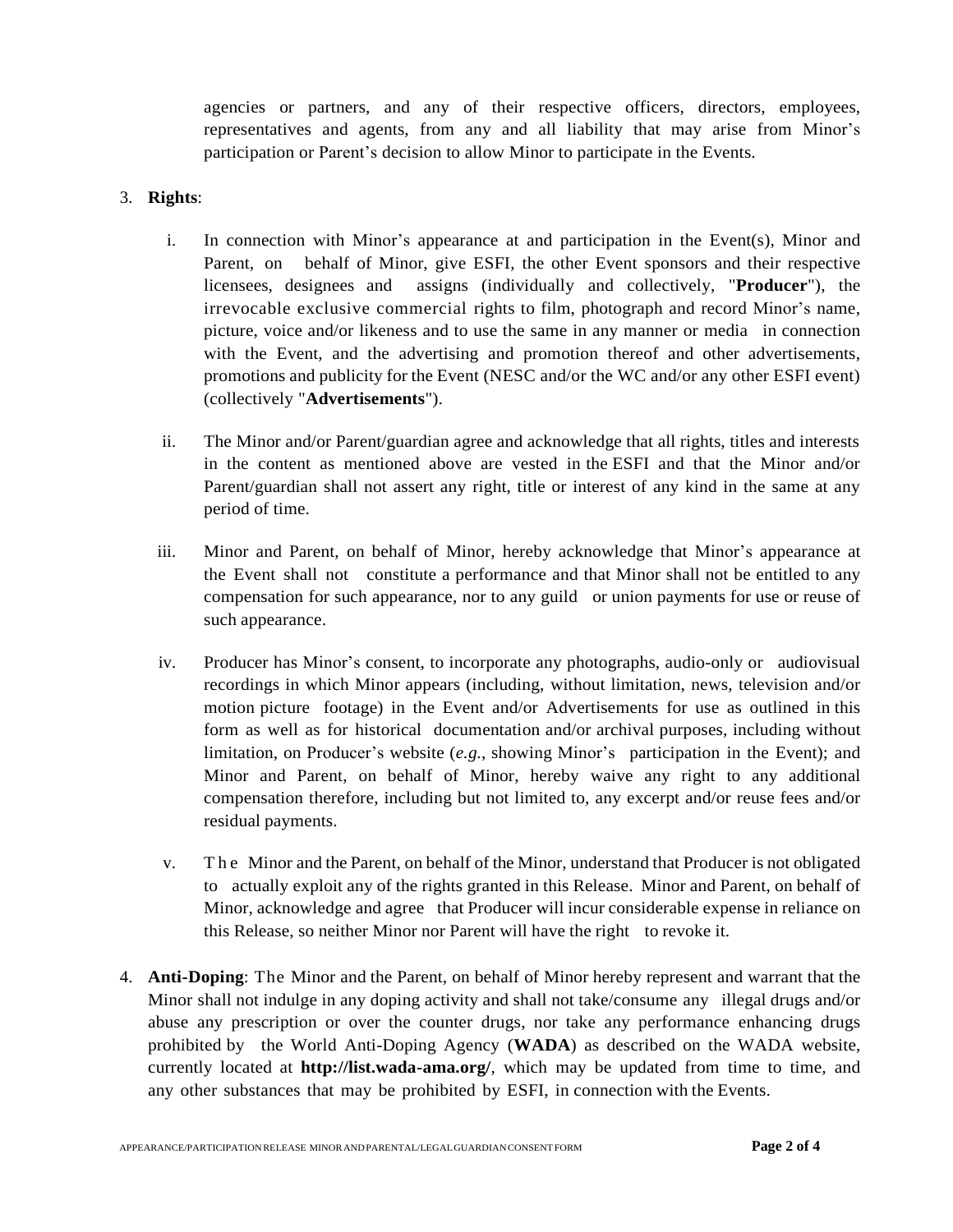The Minor and the Parent, on behalf of Minor hereby represent and warrant that the Minor shall abide by the terms of Clause 12 (Prohibited Substances and Prohibited Methods) of the Regulations, Terms & Conditions for NESC2021 issued by the ESFI.

#### 5. **Release**:

- i. Minor and Parent, on behalf of Minor, understand that all of the foregoing is a material inducement for Producer to proceed with the Event and Advertisements, and that Producer may rely on this Release in proceeding with the Event and Advertisements. Minor and Parent, on behalf of Minor, hereby release ESFI, Producer, advertisers, broadcasters and distributors of the Event,
	- a. from any and all claims for damage or personal injury arising from or relating to Minor's participation in the Event, and
	- b. from all liability and obligation to Minor of any and all nature whatsoever arising out of or in connection with the exercise of the rights granted herein including, without limitation, from any liability for violation of rights of privacy, publicity, defamation, emotional distress or any similar right.
- ii. Minor and Parent, on behalf of Minor, hereby indemnify ESFI and the Producer(s) from and against all claims, actions, losses, damages, adverse orders and liabilities resulting from any breach or alleged breach of this agreement and/or any actions or omissions by the Minor while participating in the Event. The Producer(s) shall have the unrestricted right to assign this agreement and any of its rights and/or obligations hereunder, in whole or in part, to any person(s) or entities.
- 6. This document along with the Regulations, Terms and Conditions for NESC 2021 shall constitute as the entire agreement and, subsequent to execution, cannot be modified without written consent. This agreement shall be exclusively governed by and construed in accordance with the laws of India.
- 7. The NESC and/or any other ESFI event shall be governed by and construed in accordance with the laws of India. Any dispute arising out of or in connection with the NESC, these Terms and Conditions and any other ESFI event shall be referred to arbitration at Delhi, India, in accordance with provisions of the Arbitration and Conciliation Act, 1996. The arbitration tribunal shall consist of three (3) arbitrators, with each Party appointing one arbitrator and the said chosen arbitrators appointing the third arbitrator (Presiding arbitrator). The seat of arbitration shall be Delhi, India, and the language of arbitration proceedings shall be English. The decision of the arbitrator shall be final and binding. The cost of arbitration shall be borne equally by both parties.

The Parent and the Minor hereby acknowledge, affirm and warrant that they shall abide by the Regulations, Terms & Conditions for NESC2021 and any other regulation issued by the ESFI and/or IESF, and that the present document shall be read along with these, as an integral part of these documents. In case of any inconsistency the Regulations, Terms & Conditions for NESC2021 shall prevail.

**I have read this entire Release and Regulations, Terms & Conditions for NESC2021 and fully**